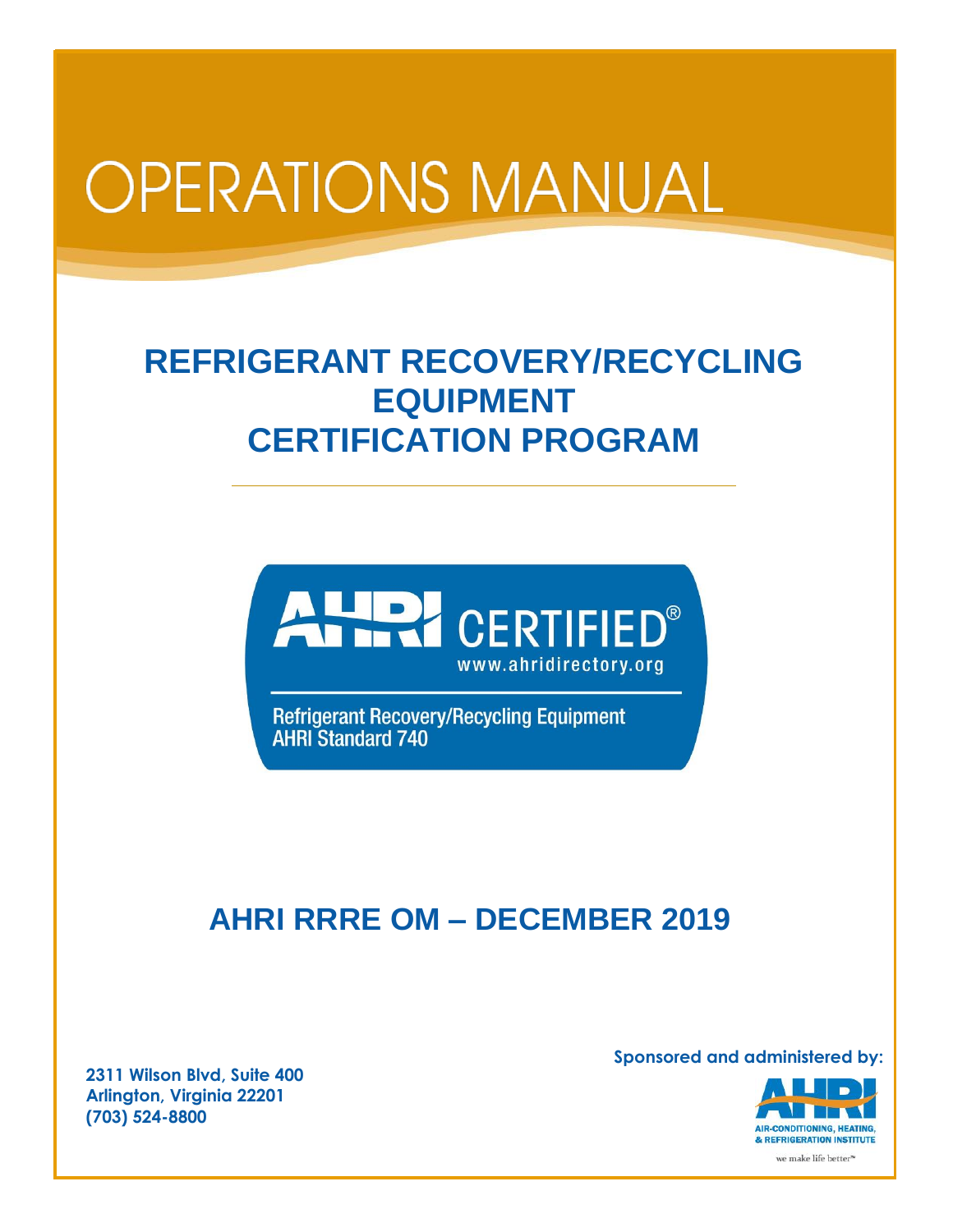#### **PREFACE**

The following manual outlines the procedures and policies of the Performance Certification Program for Refrigerant Recovery/Recycling Equipment (RRRE) Certification Program operated by the Air-Conditioning, Heating and Refrigeration Institute (AHRI). This manual is to be used in conjunction with the AHRI General Operations Manual for AHRI Certification Programs. Where the AHRI General Operations Manual and this product-specific manual differ, this product-specific operations manual shall prevail.

The revision of this manual supersedes all previous revisions. The current edition of this manual, as well as the AHRI General Operations Manual, can be acquired through the AHRI website, [www.ahrinet.org.](http://www.ahrinet.org/)

The RRRE Certification Program by AHRI provides for independent verification of the Refrigerant/Recovery/Recycling Equipment Participants' stated equipment performance. Safety criteria are not within the scope of this program.

Participation in the program is voluntary. Any Participant, regardless of AHRI membership, may obtain approval of Program Ratings and use of the AHRI RRRE Certification Mark hereinafter referred to as the "Mark". The Mark is the Participant's public representation that the ratings of randomly selected samples have been verified by an independent laboratory in accordance with test procedures prescribed by this operations manual. A Certification Agreement is executed between the Participant and AHRI specifying the conditions under which such Ratings and the Mark may be used. No Participant has the right to use Program Ratings or to state that their products have been tested in conformance with the procedures outlined in this Rating Procedure unless and until they have received written authority from AHRI to use the Marks as applied to the specific approved Program Ratings.

This Operations Manual has been prepared to assure that administration of the program is carried out in a uniform manner. It is an amplification of the Certification Agreement signed by licensees and AHRI. General information, procedural details, and copies of forms are included in this Operations Manual. Provisions of the Operations Manual may be amended as provided in the Certification Agreement.

This certification program complies with requirements of the ISO/IEC Standard 17065:2012, *General Requirements for Bodies Operating Product Certification Systems.* 

Note:

This manual supersedes the AHRI Refrigerant Recovery / Recycling Equipment Certification Program Operational Manual, January 2018.

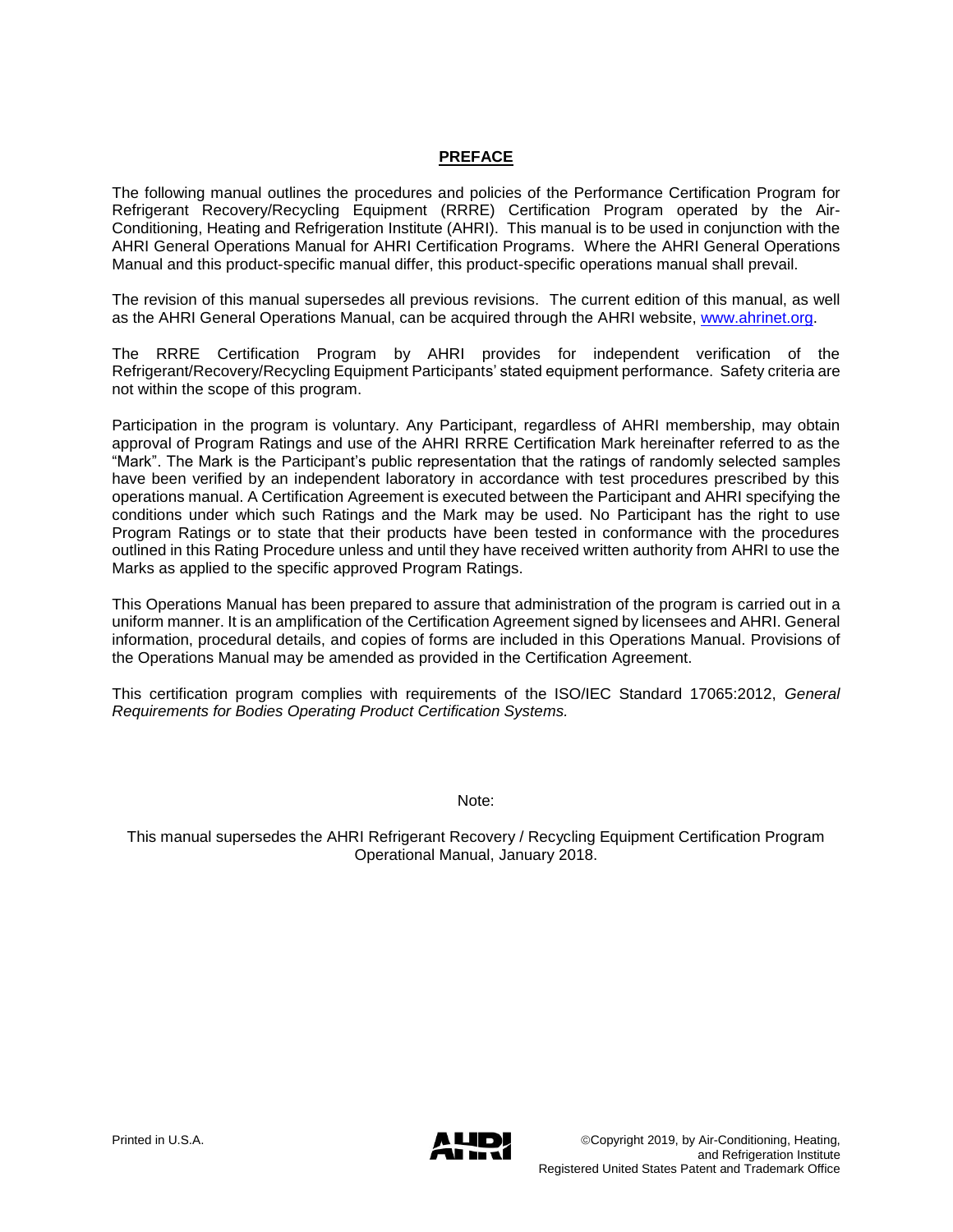#### **CERTIFICATION OPERATIONS MANUAL FOR REFRIGERANT RECOVERY/RECYCLING EQUIPMENT**

### **TABLE OF CONTENTS**

#### **SECTION PAGE**

| $\mathbf 1$  |                              | <b>Program Overview</b>                |              |                                                      |  |  |  |  |
|--------------|------------------------------|----------------------------------------|--------------|------------------------------------------------------|--|--|--|--|
|              | 1.1                          |                                        |              |                                                      |  |  |  |  |
|              | 1.2                          |                                        |              |                                                      |  |  |  |  |
|              |                              | 1.2.1                                  |              |                                                      |  |  |  |  |
|              |                              | 1.2.2                                  |              |                                                      |  |  |  |  |
|              |                              | 1.2.3                                  |              |                                                      |  |  |  |  |
|              |                              | 1.2.4                                  |              |                                                      |  |  |  |  |
|              | 1.3                          |                                        |              |                                                      |  |  |  |  |
|              | 1.4                          |                                        |              |                                                      |  |  |  |  |
|              | 1.5                          |                                        |              |                                                      |  |  |  |  |
|              |                              |                                        |              |                                                      |  |  |  |  |
| $\mathbf{2}$ | <b>Qualification Process</b> |                                        |              |                                                      |  |  |  |  |
|              | 2.1                          |                                        |              |                                                      |  |  |  |  |
|              |                              | STEP 2.1.1                             |              |                                                      |  |  |  |  |
|              |                              | STEP 2.1.2                             |              |                                                      |  |  |  |  |
|              |                              |                                        | STEP 2.1.2.1 | Performance Certification Agreement for Original     |  |  |  |  |
|              |                              |                                        |              | Equipment Participant (OEM Agreement) 2              |  |  |  |  |
|              |                              |                                        | STEP 2.1.2.2 | Participation and Licensing Fee Invoice 2            |  |  |  |  |
|              |                              | STEP 2.1.3                             |              |                                                      |  |  |  |  |
|              |                              |                                        | STEP 2.1.3.1 |                                                      |  |  |  |  |
|              |                              |                                        |              | STEP 2.1.3.1.1 Qualification Inspection              |  |  |  |  |
|              |                              |                                        |              |                                                      |  |  |  |  |
|              |                              |                                        | STEP 2.1.3.2 | Acquisition of Qualification Test                    |  |  |  |  |
|              |                              |                                        |              |                                                      |  |  |  |  |
|              |                              | STEP 2.1.4                             |              |                                                      |  |  |  |  |
|              |                              |                                        | STEP 2.1.4.1 | Successful Completion of All Qualification Tests 2   |  |  |  |  |
|              |                              |                                        | STEP 2.1.4.2 | First Sample Qualification Test/Inspection Failure 2 |  |  |  |  |
|              |                              |                                        |              | STEP 2.1.4.2.1 First Sample                          |  |  |  |  |
|              |                              |                                        |              | Qualification Test Failure 2                         |  |  |  |  |
|              |                              |                                        |              |                                                      |  |  |  |  |
|              |                              |                                        |              | STEP 2.1.4.2.2 First Sample Inspection Failure 3     |  |  |  |  |
|              |                              |                                        | STEP 2.1.4.3 | Second Sample Qualification Test Failure3            |  |  |  |  |
|              |                              | <b>STEP 2.1.5</b>                      |              |                                                      |  |  |  |  |
|              | 2.2                          |                                        |              |                                                      |  |  |  |  |
|              |                              | <b>STEP 2.2.1</b>                      |              |                                                      |  |  |  |  |
|              |                              | <b>STEP 2.2.2</b>                      |              |                                                      |  |  |  |  |
|              |                              |                                        | STEP 2.2.2.1 | Performance Certification Agreement for Private      |  |  |  |  |
|              |                              |                                        |              | Brand Marketer (PBM Agreement) 3                     |  |  |  |  |
|              |                              |                                        | STEP 2.2.2.2 | OEM Agreement on Behalf of the PBM Applicant 3       |  |  |  |  |
|              |                              |                                        | STEP 2.2.2.3 | Licensing Fee Invoice                                |  |  |  |  |
|              |                              | <b>STEP 2.2.3</b>                      |              |                                                      |  |  |  |  |
| 3            |                              | <b>Equipment selection and Testing</b> |              |                                                      |  |  |  |  |
|              | 3.1                          |                                        |              |                                                      |  |  |  |  |
|              |                              | 3.1.1                                  |              |                                                      |  |  |  |  |
|              |                              |                                        | 3.1.1.1      |                                                      |  |  |  |  |
|              |                              | 3.1.2                                  |              |                                                      |  |  |  |  |
|              |                              |                                        |              |                                                      |  |  |  |  |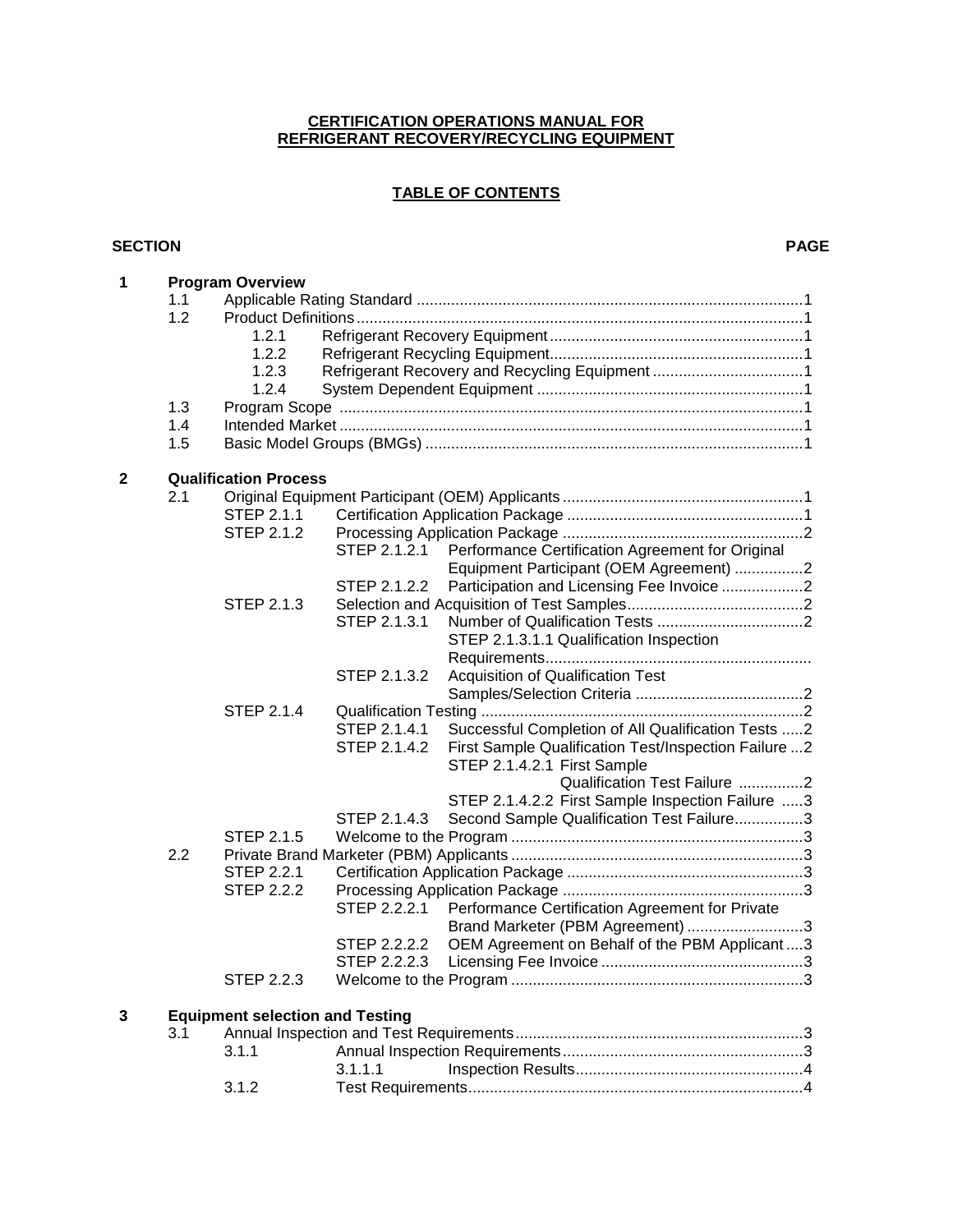|   |     |                                                   | 3.1.2.1                                             | Listing Additional Refrigerants for a Model                              |  |  |  |  |
|---|-----|---------------------------------------------------|-----------------------------------------------------|--------------------------------------------------------------------------|--|--|--|--|
|   |     |                                                   | 3.1.2.2                                             | Listing an Additional Model within a                                     |  |  |  |  |
|   |     |                                                   |                                                     |                                                                          |  |  |  |  |
|   |     |                                                   | 3.1.2.3                                             |                                                                          |  |  |  |  |
|   | 3.2 |                                                   |                                                     |                                                                          |  |  |  |  |
|   | 3.3 |                                                   |                                                     |                                                                          |  |  |  |  |
|   |     | 3.3.1                                             |                                                     |                                                                          |  |  |  |  |
|   |     |                                                   | 3.3.1.1                                             |                                                                          |  |  |  |  |
|   |     | 3.3.2                                             |                                                     |                                                                          |  |  |  |  |
|   |     |                                                   | 3.3.2.1                                             | Non-Compliant Inspection Results 5                                       |  |  |  |  |
|   |     |                                                   | 3.3.2.2                                             | Final Approval of Witness Test Facility5                                 |  |  |  |  |
|   |     | 3.3.3                                             |                                                     |                                                                          |  |  |  |  |
|   |     |                                                   | 3.3.3.1                                             | Advance Set-Up of Sample in the Facility 5                               |  |  |  |  |
|   |     |                                                   | 3.3.3.2                                             | Duty Assignments of Representative5                                      |  |  |  |  |
|   |     |                                                   | 3.3.3.3                                             |                                                                          |  |  |  |  |
|   |     |                                                   | 3.3.3.4                                             |                                                                          |  |  |  |  |
|   | 3.4 |                                                   |                                                     |                                                                          |  |  |  |  |
|   | 3.5 |                                                   |                                                     |                                                                          |  |  |  |  |
|   | 3.6 |                                                   |                                                     |                                                                          |  |  |  |  |
|   | 3.7 |                                                   |                                                     |                                                                          |  |  |  |  |
|   | 3.8 |                                                   |                                                     |                                                                          |  |  |  |  |
|   |     | 3.8.1                                             |                                                     |                                                                          |  |  |  |  |
|   |     | 3.8.2                                             |                                                     |                                                                          |  |  |  |  |
|   |     | 3.8.3                                             |                                                     |                                                                          |  |  |  |  |
| 4 |     |                                                   |                                                     |                                                                          |  |  |  |  |
|   |     |                                                   |                                                     |                                                                          |  |  |  |  |
| 5 |     |                                                   |                                                     | <b>AHRI Directory of Certified Product Performance</b>                   |  |  |  |  |
|   | 5.1 |                                                   |                                                     |                                                                          |  |  |  |  |
|   | 5.2 |                                                   |                                                     |                                                                          |  |  |  |  |
| 6 |     |                                                   | <b>Assessment and Payment of Certification Fees</b> |                                                                          |  |  |  |  |
|   | 6.1 |                                                   |                                                     |                                                                          |  |  |  |  |
|   |     |                                                   |                                                     |                                                                          |  |  |  |  |
| 7 |     | <b>Issuance of Violations and/or Terminations</b> |                                                     |                                                                          |  |  |  |  |
|   | 7.1 |                                                   |                                                     |                                                                          |  |  |  |  |
| 8 |     |                                                   |                                                     |                                                                          |  |  |  |  |
|   |     |                                                   |                                                     |                                                                          |  |  |  |  |
| 9 |     |                                                   |                                                     | Proper Use of the AHRI Certification Mark and Claims to Certification  9 |  |  |  |  |
|   |     |                                                   |                                                     |                                                                          |  |  |  |  |

### **Tables**

Table 1 Certified Data for Each Refrigerant Based on Type of Equipment ...............................7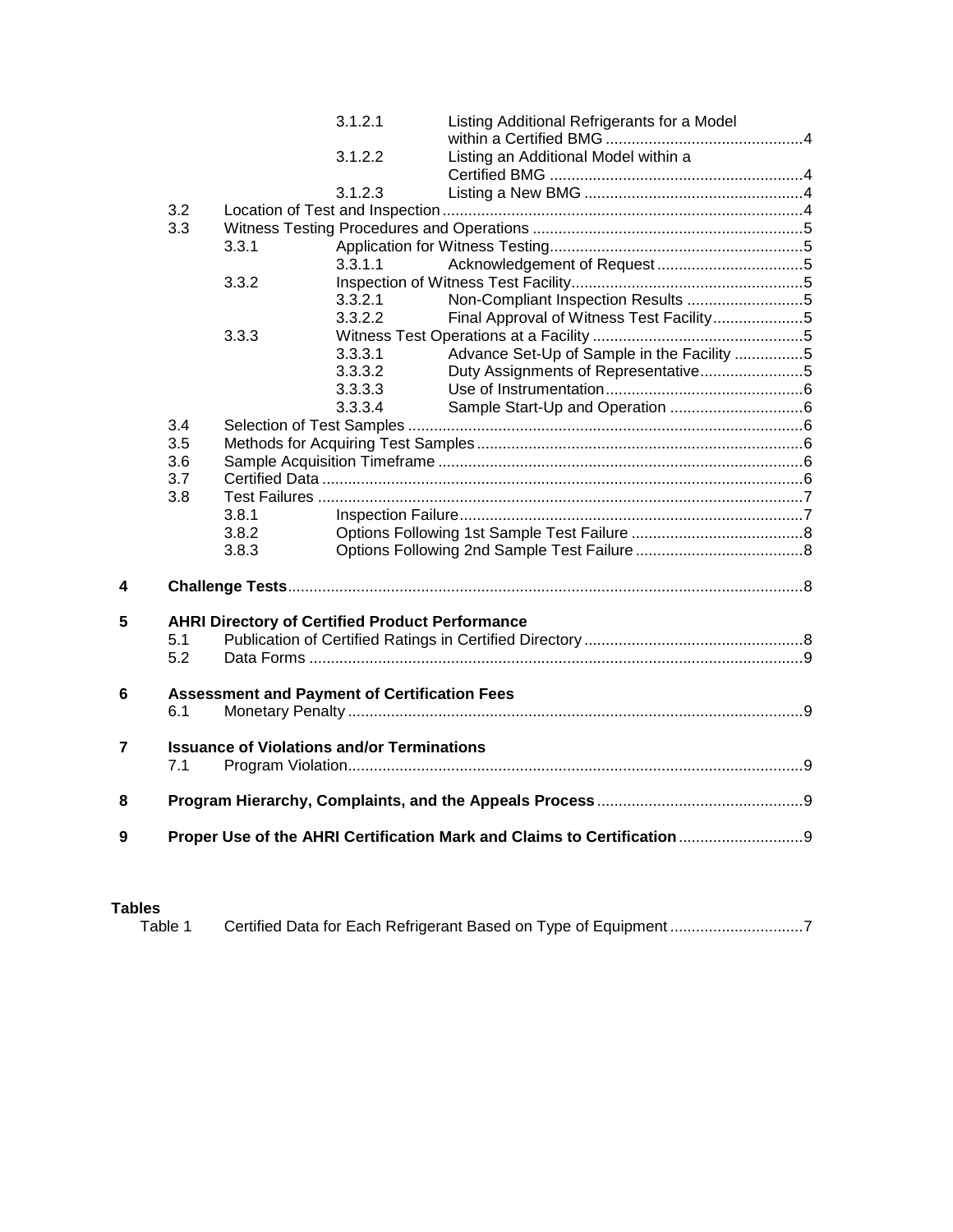#### **1. Program Overview**

1.1 *Applicable Rating Standard*. It is mandatory for program Participants to comply with the provisions of the latest edition of AHRI Standard 740, *Performance Rating of Refrigerant Recovery Equipment and Recovery/Recycling Equipment* (Standard). A copy of this Standard is available for download from the AHRI website, [www.ahrinet.org.](http://www.ahrinet.org/)

1.2 *Product Definitions*. All terms in this document shall follow the AHRI GOM and the Standard definitions unless otherwise defined in this section.

1.2.1 *Refrigerant Recovery Equipment.* A piece of self-contained or system-dependent equipment capable of removing refrigerant, in any condition, from a system and storing it in an external container.

1.2.2 *Refrigerant Recycling Equipment*. A piece of self-contained equipment capable of reducing contaminants in used refrigerants by separating oil, removing non-condensables and reducing moisture, acidity, and particulate matter to the levels prescribed in *Industry Recycling Guideline* (IRG-2).

1.2.3 *Refrigerant Recovery and Recycling Equipment*. A piece of self-contained equipment capable of refrigerant recovery and recycling functions as noted above.

1.2.4 *System Dependent Equipment.* Refrigerant recovery equipment which requires for its operation the assistance of components contained in an air- conditioning or refrigeration system.

1.3 *Program Scope*. This program applies to all Production Models of RRRE as defined in Section 1.2. The scope does not preclude equipment capable of refrigerant reclamation in a recycling mode.

1.4 *Intended Market*. The Intended Market for this certification program includes all products defined in Section 1.3 that are sold for use in the U.S. (including U.S. territories) and Canada.

1.5 *Basic Model Groups (BMGs)*. Each Participant's listing shall be grouped by BMG. A BMG is a family of products which has the same basic components and no significant differences that affect performance. A different type (Recovery, Recycling, Recovery/Recycling and System Dependent Equipment) also constitutes a different BMG. Each model's certified ratings per refrigerant shall be the same as all other models within the BMG (exception: The Final Recovery Vacuum Level and Residual Trapped Refrigerant ratings may be different).

#### **2. Qualification Process**

2.1 *Original Equipment Participant (OEM) Applicants*. With the additions noted below, the OEM qualification process shall proceed according to the AHRI General Operations Manual, Section 4.

STEP 2.1.1 *Certification Application Package*. In addition to the Application for AHRI Certification, Annual Sales Volume Form, product-specific ratings and data, noted in the AHRI General Operations Manual, Section 4, STEP 4.1, Applicants shall submit the following documentation to AHRI:

- Published installation instructions in printed or electronic format; and
- If the Applicant chooses to conduct witness testing at its AHRI Approved Test Stand within a Facility (Facility), all required forms per Section 3.3.1 of this manual for Witness Testing Facility Approval shall also be submitted.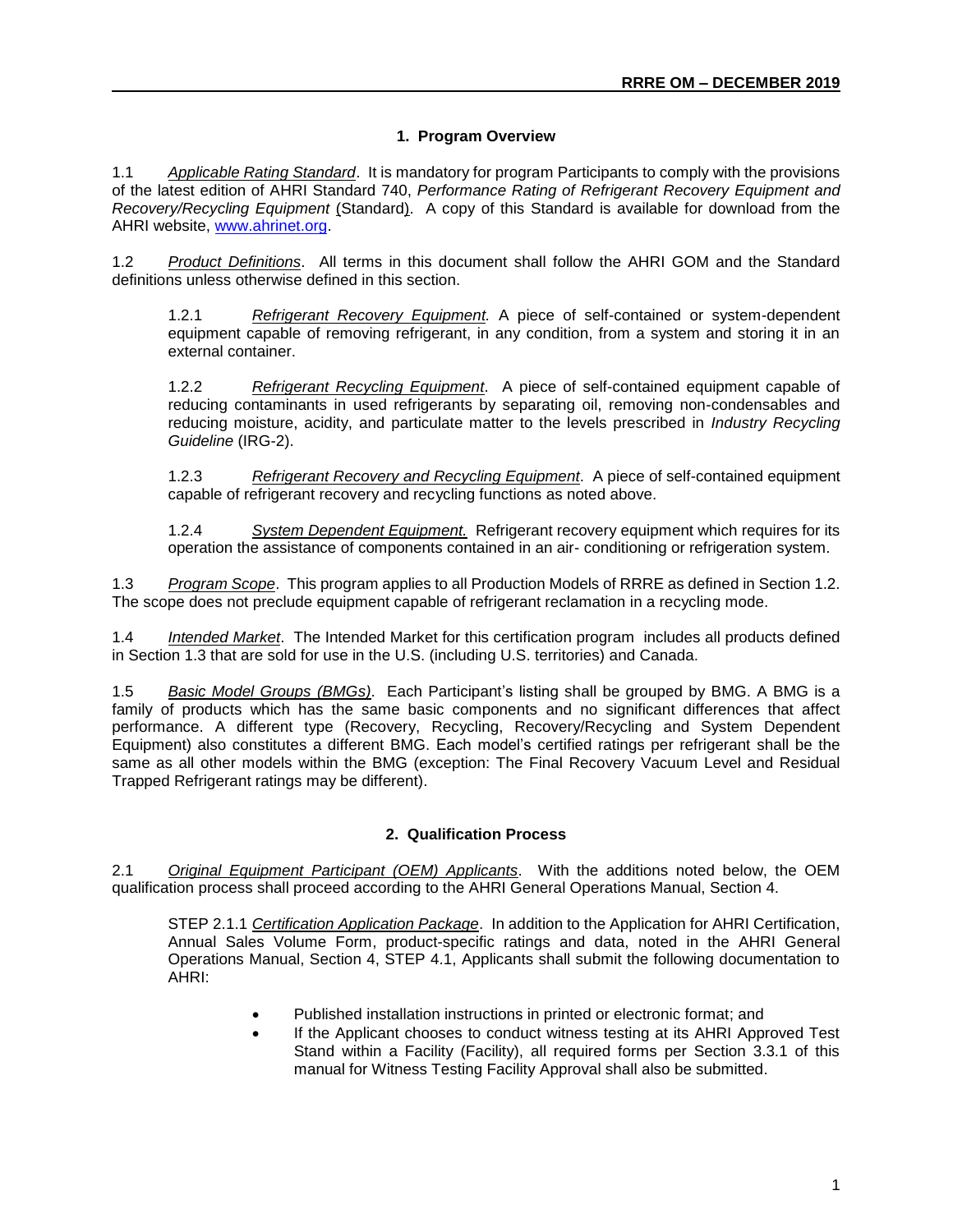#### STEP 2.1.2 *Processing Application Package*.

STEP 2.1.2.1 *Performance Certification Agreement for Original Equipment Participant (OEM Agreement)*. No further action required beyond that listed in Section 4, STEP 4.2 of the AHRI General Operations Manual.

STEP 2.1.2.2 *Participation and Licensing Fee Invoice*. Payment of the Participation and Licensing Fee is due within 30 calendar days of the invoice issue date. Testing shall not be conducted until the invoice is paid in full. No further action required beyond that listed in Section 4, STEP 4.2 of the AHRI General Operations Manual.

#### STEP 2.1.3 *Selection and Acquisition of Test Samples*.

STEP 2.1.3.1 *Number of Qualification Tests*. Each BMG shall be individually qualified. To qualify a BMG, one (1) model within the BMG shall be tested for each refrigerant and one (1) model within the BMG (if other models exist) shall be inspected. See below for Qualification Inspection Requirements. and refer to Section 3 for Test **Requirements** 

STEP 2.1.3.1.1 *Qualification Inspection Requirements.* Each unit selected for inspection shall be inspected to the following protocol:

- Components of the sampled unit shall be compared to the components of the model within the same BMG that was selected for test.
- The internal layout of the sampled unit shall be compared against internal layout of the model within the same BMG that was selected for test.
- The original Close on Rise of Outlet (CRO) valve settings shall be confirmed to match the valve settings of the model within the same BMG that was selected for test.
- The Applicant's instruction manual shall be reviewed to ensure that no substantive differences (differences that would affect the unit's performance ratings) exist between the manual of the inspected unit and the model of the unit within the same BMG that was selected for test.

STEP 2.1.3.2 *Acquisition of Qualification Test Samples/Selection Criteria*. Within 30 calendar days of a request from AHRI, the Applicant shall have samples available for selection. Samples shall be acquired in accordance with Section 3 of this manual.

STEP 2.1.4 *Qualification Testing*. AHRI shall supply the Independent Third-party Laboratory Contracted by AHRI (Laboratory) with the Published Ratings. The Laboratory shall conduct the testing of the samples in accordance with the Standard, against the Published Ratings.

> STEP 2.1.4.1 *Successful Completion of All Qualification Tests.* If all qualification tests pass proceed to STEP 2.5.

STEP 2.1.4.2 *First Sample Qualification Test/Inspection Failure*.

STEP 2.1.4.2.1 *First Sample Qualification Test Failure*. When the Applicant is notified of a first sample qualification test failure, the Applicant has seven (7) calendar days to select one of the following options: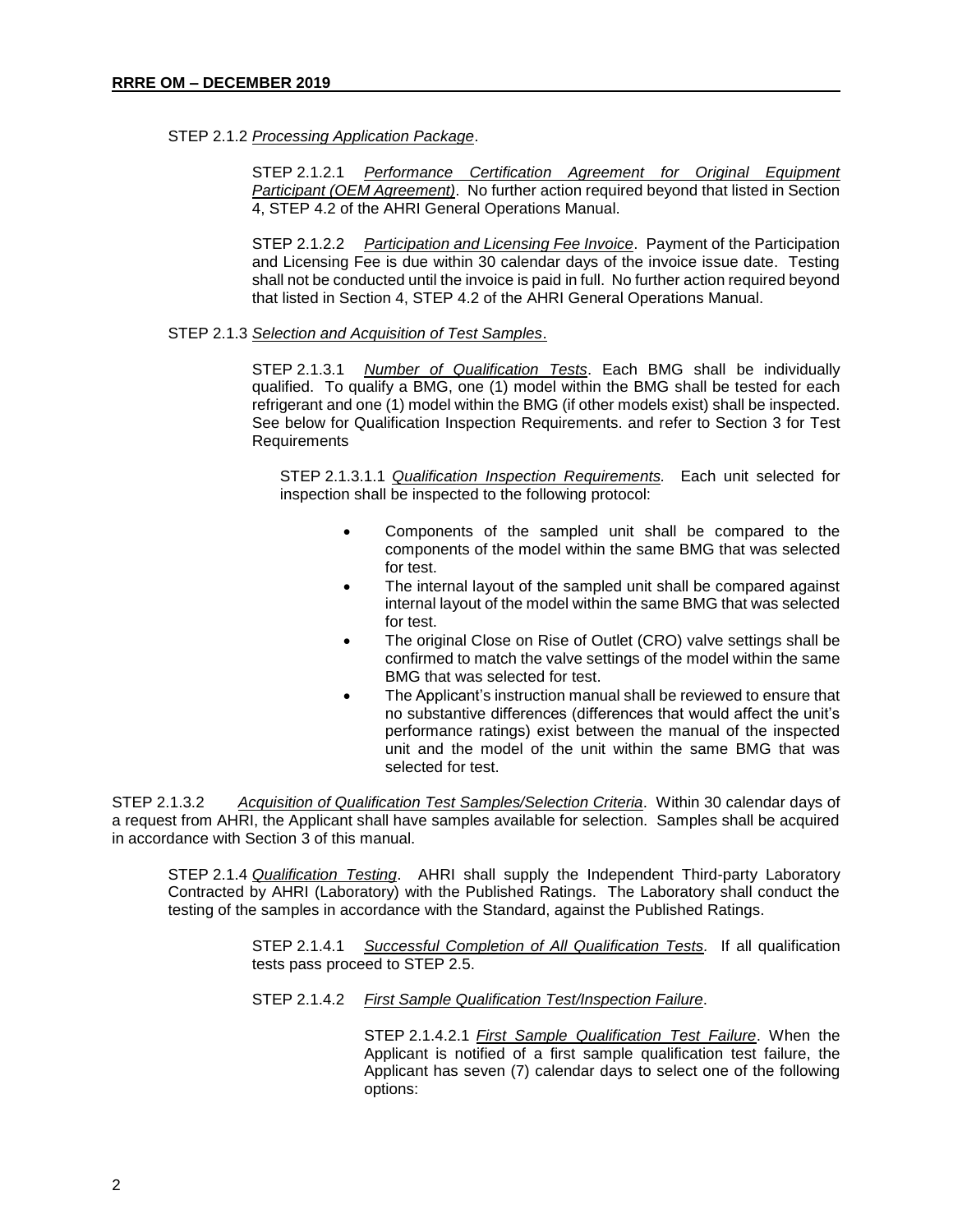- Re-rate all models within the failed unit's BMG, proportionate to the failed test's results; or
- Test second sample of the same model (sample shall be available within the timeframe and procedure allotted in Section 3.4 following notification of decision to AHRI via Manufacturer's Decision Form [MDF]).

STEP 2.1.4.2.2 *First Sample Inspection Failure*. In the event that the qualification inspection fails, the model shall be subject to test at the Laboratory.

STEP 2.1.4.3 *Second Sample Qualification Test Failure*. All models within the BMG shall be re-rated proportionate to the failed second sample test's results.

STEP 2.1.5 *Welcome to the Program*. No further action required beyond that listed in Section 4, STEP 4.5 of the AHRI General Operations Manual.

2.2 *Private Brand Marketer* (*PBM) Applicants*. With the additions noted below, the PBM qualification process shall proceed according to the AHRI General Operations Manual, Section 5.

PBM Applicants are not required to undergo qualification testing. PBM product certification is contingent upon the certification of the associated OEM product.

STEP 2.2.1 *Certification Application Package*. No further action is required beyond that listed in Section 5, STEP 5.2.1 of the AHRI General Operations Manual.

STEP 2.2.2 *Processing Application Package*.

STEP 2.2.2.1 *Performance Certification Agreement for Private Brand Marketer (PBM Agreement)*. No further action required beyond that listed in Section 5, STEP 5.2.1 of the AHRI General Operations Manual.

STEP 2.2.2.2 *OEM Agreement on Behalf of the PBM Applicant*. No further action required beyond that listed in Section 5, STEP 5.2.2 of the AHRI General Operations Manual.

STEP 2.2.2.3 *Licensing Fee Invoice*. Payment of the Licensing Fee is due within 30 calendar days of the invoice issue date.

STEP 2.2.3 *Welcome to the Program*. No further action required beyond that listed in Section 5, STEP 5.3 of the AHRI General Operations Manual.

#### **3. Equipment Selection and Testing**

#### 3.1 *Annual Inspection and Test Requirements.*

3.1.1 *Annual Inspection Requirements.* One (1) of each Participant's models within all BMGs shall be subject to a scheduled inspection unless there are no models from the BMG manufactured in the calendar year (Refer to Section 6.2). The Participant shall cease production of a unit not inspected within 2 calendar years.

Prior to the inspection of the unit, the Participant shall inform AHRI of any substantive changes made to any BMG that would impact the performance ratings. Failure to inform AHRI of any substantive changes shall result in a program violation (Refer to Section 7).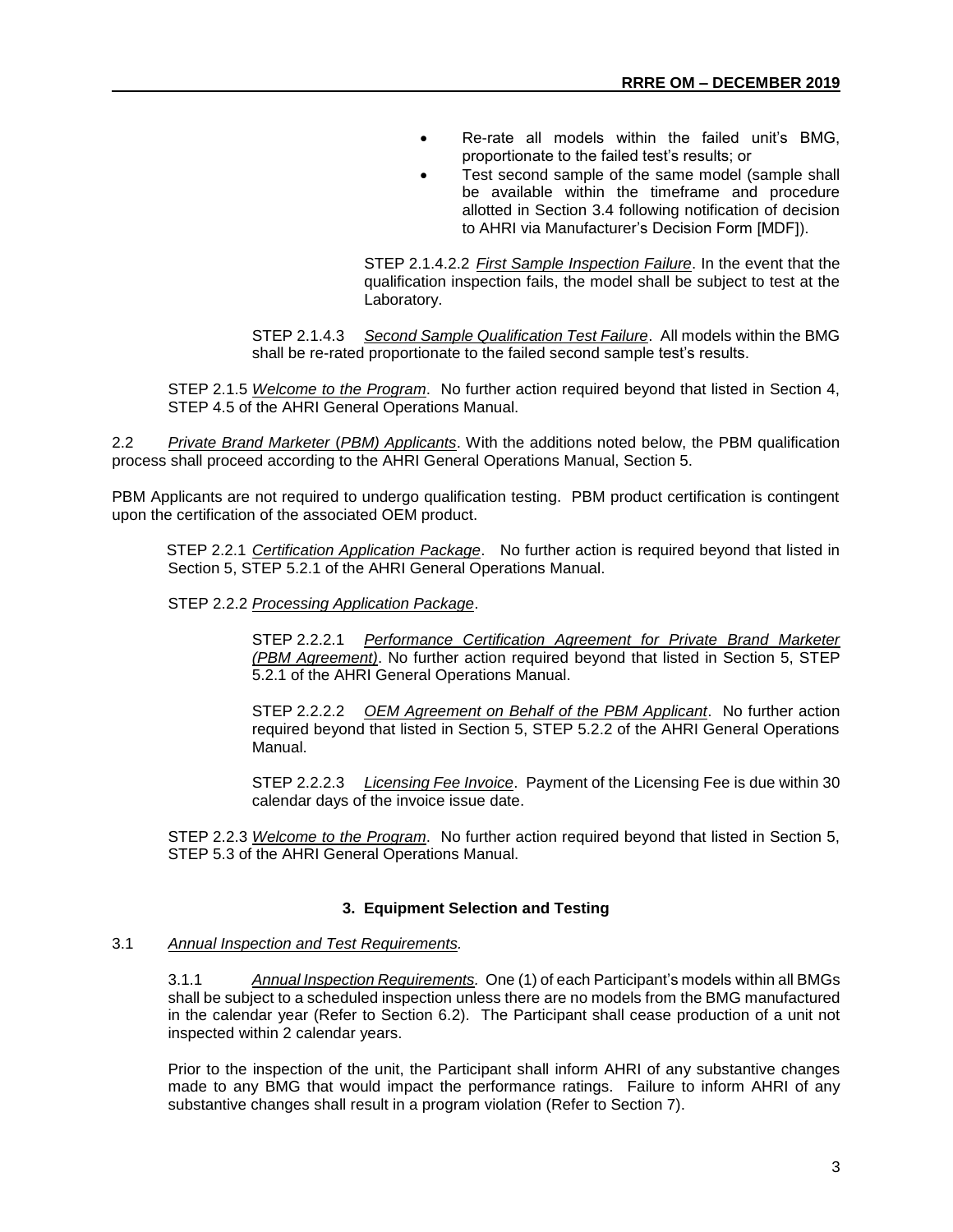Each unit selected for inspection shall be inspected to the following protocol:

- Components of the sampled unit shall be compared to the components listed on the Participant's bill of materials.
- The internal layout of the sampled unit shall be compared against photographs taken by the Laboratory during previous tests or inspections.
- The original CRO valve settings shall be confirmed, within  $\pm$  3 psig.
- The Participant's instruction manual shall be reviewed to ensure that no substantive changes were made that would affect the unit's performance ratings.

3.1.1.1 *Inspection Results*. In the event that the certification inspection reveals that substantive changes were made to any certified model that impact the performance ratings, the model shall be subject to test at the Laboratory. The entire BMG shall be removed from the AHRI Directory of Certified Product Performance (Directory) until testing of the new model is complete. The sample shall be available within 30 calendar days of failing the certification inspection.

3.1.2 *Test Requirements.* Tests are required when Participants list additional individual refrigerants on the Directory for an existing BMG, new models, and/or when an inspection reveals substantive changes to a BMG. Tests for additional individual refrigerants are still required even if the additional individual refrigerants are included in the refrigerant category of a representative test refrigerant that is already listed on the Directory. Categories for representative test refrigerants can be found in Table 4 of the Standard.

Each sample shall be tested against all applicable criteria under the conditions described in the Standard for each refrigerant chosen to be certified by the Participant. A High Temperature Vapor Recovery Rate shall be measured for equipment having at least one (1) designated refrigerant with a boiling point in the range of -50 to +10 °C.

For each sample tested:

- Equipment performance data shall be recorded;
- The internal layout and equipment components of the sample shall be documented and photographs shall be taken for future comparisons;
- Variable setting components such as CRO valves shall have their settings documented; and
- The Participant's instruction manual shall be reviewed and retained for future comparison by the Laboratory.

3.1.2.1 *Listing Additional Refrigerants for a Model within a Certified BMG*. Prior to listing additional refrigerants for a model within a certified BMG listed in the Directory, a qualification test of one (1) model within the BMG for each additional refrigerant shall be required.

3.1.2.2 *Listing an Additional Model within a Certified BMG*. Prior to listing an additional model within a certified BMG listed in the Directory, the model shall be inspected.

3.1.2.3 *Listing a New BMG.* Prior to listing a new BMG, and model(s) within it, one (1) model within the BMG shall undergo a qualification test and all other models, if any, are required to undergo inspection.

3.2 *Location of Test and Inspection*. The Participant shall elect to conduct inspections at the Laboratory or Facility. If inspections are to occur at the Laboratory, the Participant shall ship the selected sample(s) to the Laboratory.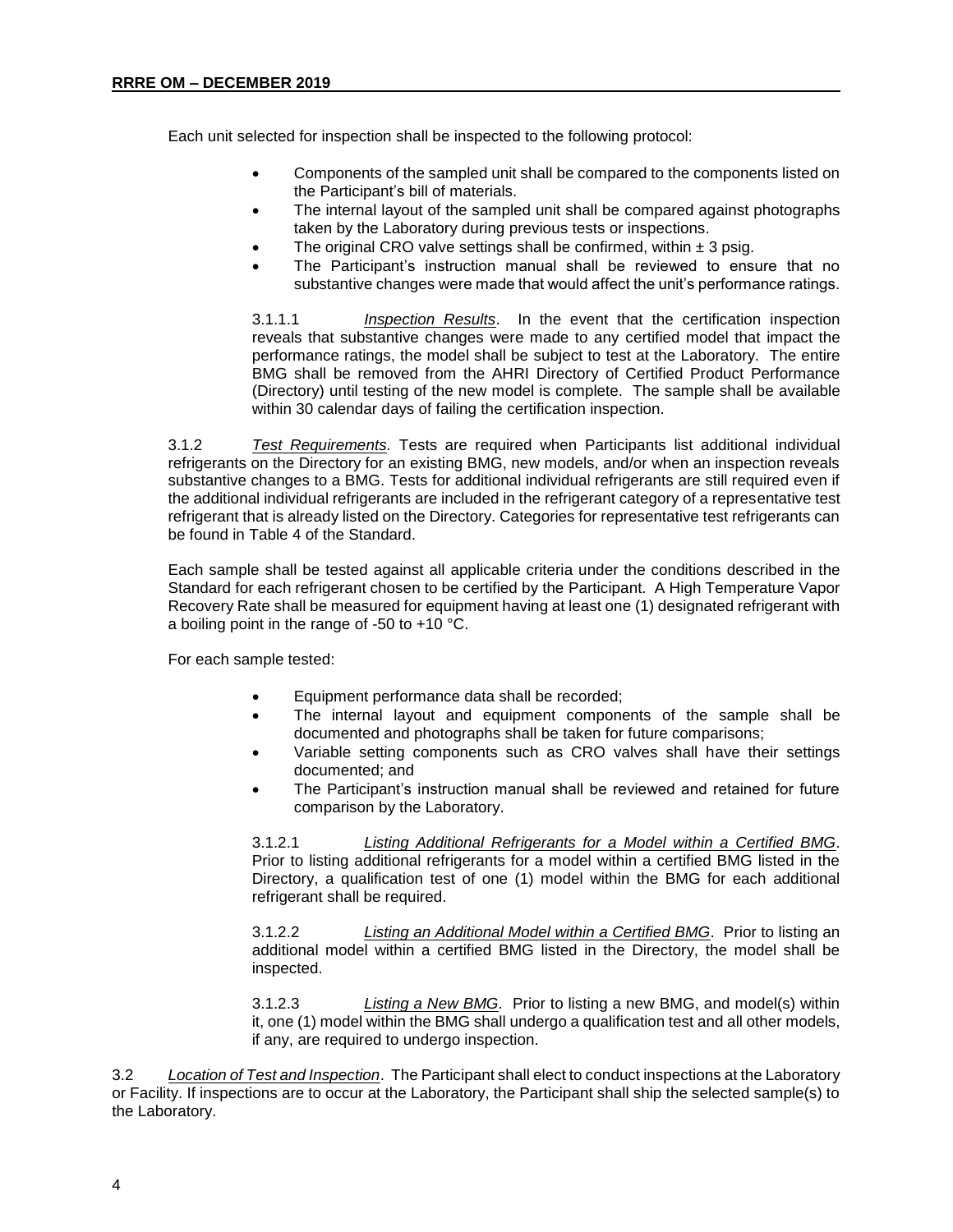The sample(s) shall be tested at the Laboratory unless the Laboratory is unable to accommodate the sample(s), in which case the sample(s) shall be tested at the Facility. The sample shall be installed in accordance with the Participant's published installation instructions in printed or electronic format.

The Facility shall be approved by AHRI prior to any test being conducted. All tests and inspections, regardless of location, shall be conducted by the Laboratory's Representative (Representative).

3.3 *Witness Testing Procedures and Operations*. This Certification Program allows witness testing; where Participant personnel witnessed by the Representative, conducts testing at a Facility. Witness testing requirements are covered in the AHRI General Operations Manual, Section 9 and as specified below.

- 3.3.1 *Application for Witness Testing*. A Participant shall submit all of the following to AHRI:
	- A complete list of all instruments and equipment being used to perform certification testing in accordance with Standard and a copy of each calibration report showing date of last calibration.
	- A schematic drawing of the area of the test facility in which AHRI certification testing will be performed; and
	- Photographs of the test facility in which AHRI certification testing will take place, which shall include sufficient views to show the location and connection of each instrument.

3.3.1.1 *Acknowledgement of Request*. AHRI shall acknowledge receipt of the Participant's application to conduct witness testing. AHRI shall review the material and shall inform the Participant if additional information and/or changes are required for the Facility to meet the Standard.

3.3.2 *Inspection of Witness Test Facility*. Following preliminary witness test facility approval based on submitted data, the Representative shall inspect the witness test facility to verify compliance to the data submitted and to the certification program. Testing is scheduled simultaneously with witness test facility inspection; however, should the witness test facility fail inspection, the testing shall be delayed until the witness test facility is brought into compliance.

> 3.3.2.1 *Non-Compliant Inspection Results*. If the results of the inspection indicate that a Facility is non-compliant with the certification program, all discrepancies shall be resolved and resubmitted to AHRI, before approval can be granted to proceed with certified rating tests.

> 3.3.2.2 *Final Approval of Witness Test Facility*. Upon acceptable results of the inspection, AHRI shall notify the Participant of final acceptance and approval to proceed with the witness tests.

3.3.3 *Witness Test Operations at a Facility*.

3.3.3.1 *Advance Set-Up of Sample in the Facility*. A Participant may set up the test sample in the Facility prior to the arrival of the Representative. Prior to witness test commencement, the Representative shall verify that the sample is the model selected by AHRI for witness testing and that the sample has been set up in the Facility in accordance with the Participant's installation instructions and referenced method of test. The Representative may photograph any and all components of the sample and associated test equipment. The Representative shall notify AHRI immediately if the tested sample is suspected to not match construction of the model selected.

3.3.3.2 *Duty Assignments of Representative*. Sample testing, data acquisition, and generation of test data shall be performed by the Representative.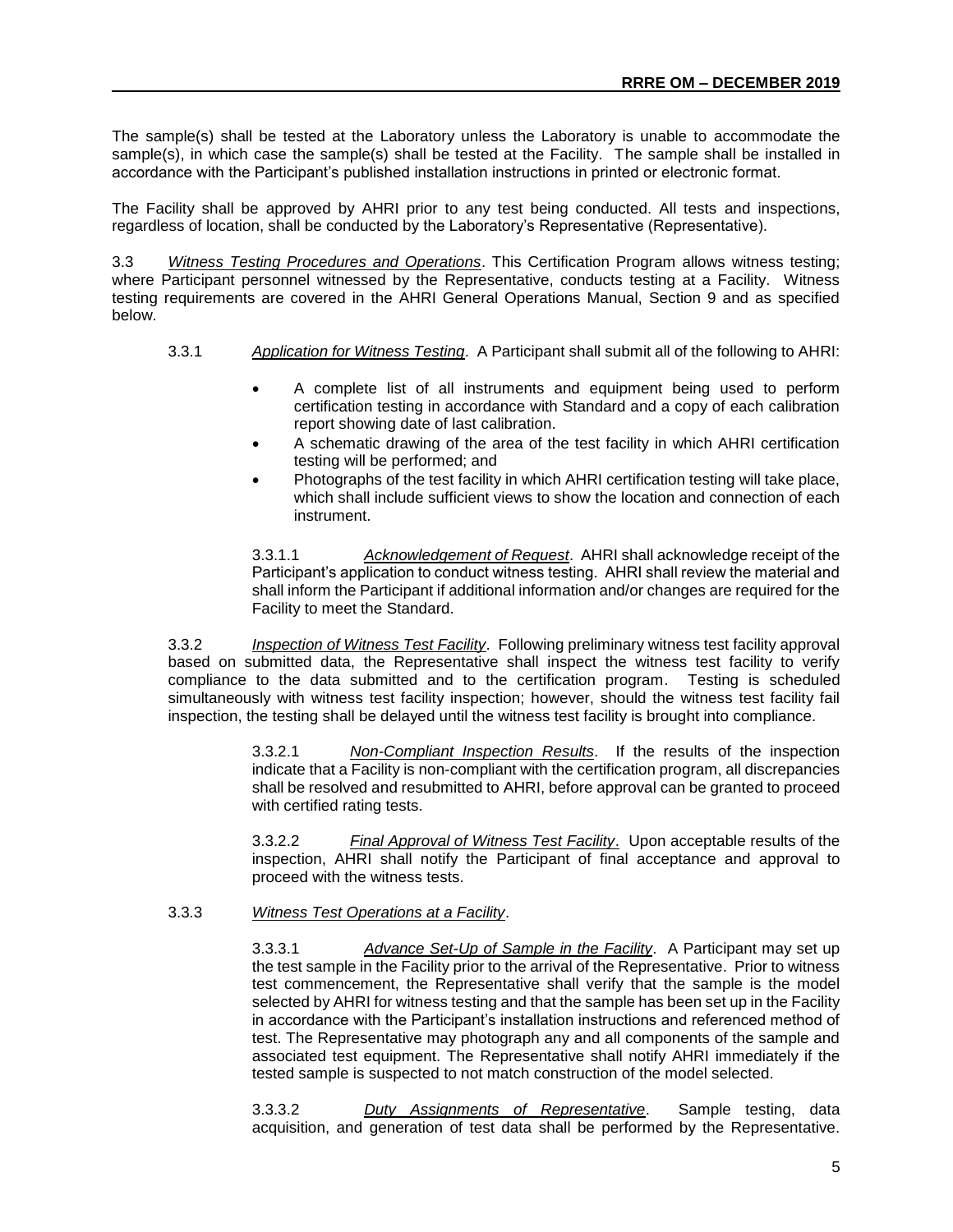Participant or Facility personnel shall be on-hand to assist the Representative as requested and are permitted to be present but are not permitted to tamper or adjust samples during witness tests, unless specifically approved by the Representative responsible for the witness test.

Verification of instrument application (in accordance with the procedures defined in the Standard) and verification of calibrations shall be performed by the Representative.

3.3.3.3 *Use of Instrumentation*. The Representative shall use primary test instruments belonging to the Facility if available, in accordance with certification program requirements. The Laboratory shall provide secondary instrumentation to verify measured data. If the measurement(s) indicate that the Facility instrumentation accuracy may not be in accordance with the Standard, the Representative shall consult AHRI and the issue must be resolved prior to conducting the witness test.

The Facility shall provide at least the following instruments and conditions:

- Capacity weight scale;
- Necessary test refrigerant(s) for testing;
- Large source tank;
- Hoses for the sample that are sized as required by Standard;
- Room temperature for testing as required by Standard; and
- If a high temperature vapor recovery test is needed, then the Facility shall provide a walled off section to be heated to the temperature required by Standard during testing.

3.3.3.4 *Sample Start-Up and Operation*. Start-up and operation of the sample shall be in accordance with the Participant's published installation instructions in printed or electronic format.

3.4 *Selection of Test Samples*. Selections shall be made based on data contained in the Directory. AHRI shall inform the Participant, in writing, of the sample(s) selected for test.

3.5 *Methods for Acquiring Test Samples*. AHRI, or the Laboratory personnel shall make a Random Sample Selection or Random Component Selection from the Participant's stock inventory within 30 calendar days of a selection by AHRI. Selected samples shall be shipped to the Laboratory accompanied by Participant's published installation instructions in printed or electronic format. Refer to Section 9 of the AHRI General Operations Manual (OM). The Participant shall abide by Section 9.5 of the General OM with the following exceptions:

• A Participant who produces less than five units annually shall submit production schedules in December and June every year to AHRI to ensure first sample testing is completed within the calendar year.

3.6 *Sample Acquisition Timeframe*. The Participant shall deliver the selected sample(s) to the Laboratory within 14 calendar days of Random Sample Selection or Random Component Selection by Laboratory personnel.

3.7 *Certified Data*. In accordance with the Standard, the following certified ratings are verified by test: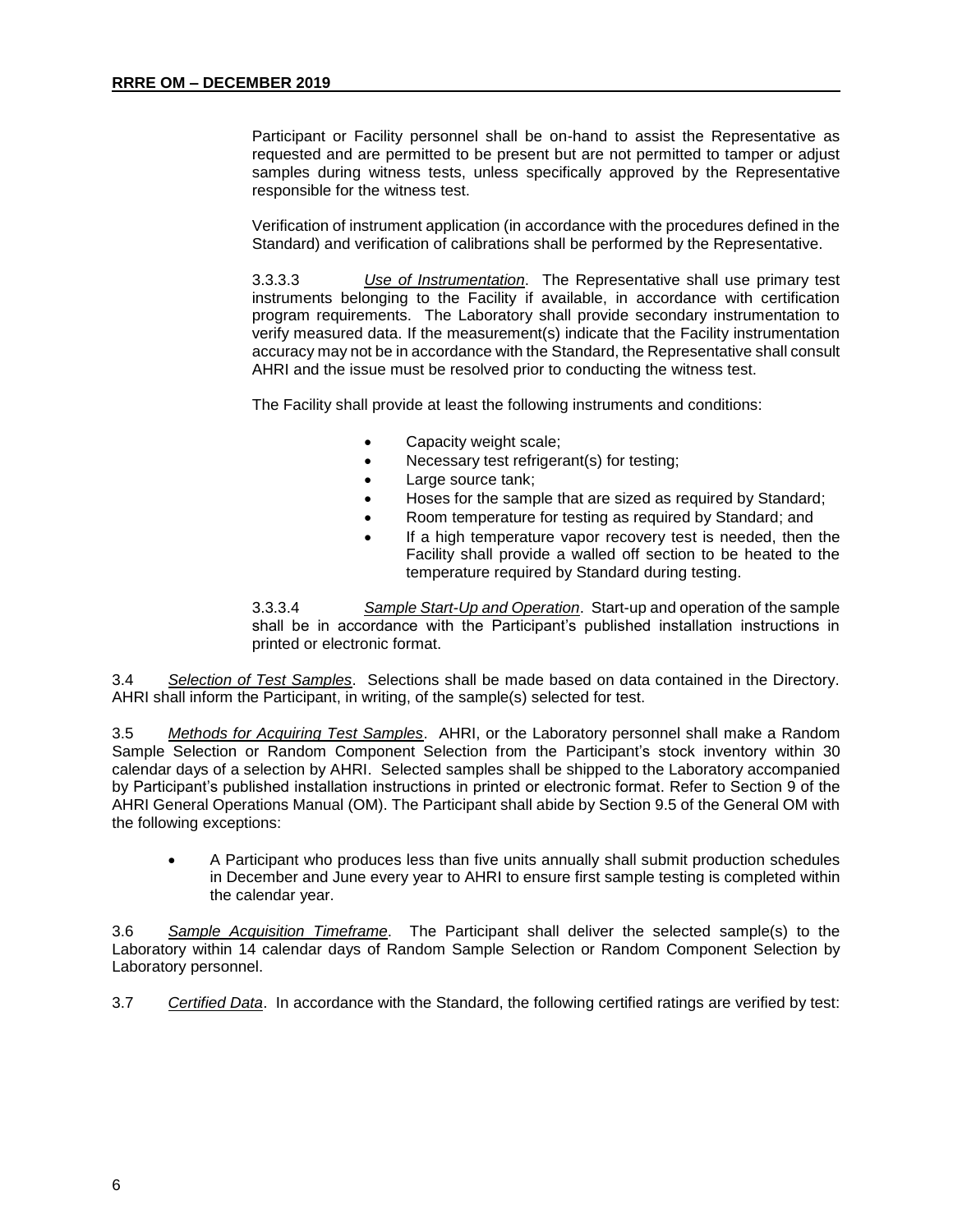| Table 1: Certified Data for Each Refrigerant Based on Type of Equipment |                                |                                          |                                        |                                   |  |  |  |  |
|-------------------------------------------------------------------------|--------------------------------|------------------------------------------|----------------------------------------|-----------------------------------|--|--|--|--|
|                                                                         | <b>Refrigerant</b><br>Recovery | Refrigerant<br><b>Recovery/Recycling</b> | <b>Refrigerant</b><br><b>Recycling</b> | <b>System</b><br><b>Dependent</b> |  |  |  |  |
| Performance                                                             |                                |                                          |                                        |                                   |  |  |  |  |
| <b>Parameter</b>                                                        |                                |                                          |                                        |                                   |  |  |  |  |
| Push/Pull Liquid                                                        |                                |                                          |                                        |                                   |  |  |  |  |
| Refrigerant Recovery                                                    | ✓                              | ✓                                        |                                        |                                   |  |  |  |  |
| Rate, kg/min                                                            |                                |                                          |                                        |                                   |  |  |  |  |
| <b>Liquid Refrigerant</b>                                               | ✓                              | ✓                                        |                                        |                                   |  |  |  |  |
| Recovery Rate, kg/min                                                   |                                |                                          |                                        |                                   |  |  |  |  |
| Vapor Refrigerant                                                       | ✓                              | ✓                                        |                                        |                                   |  |  |  |  |
| Recovery Rate, kg/min                                                   |                                |                                          |                                        |                                   |  |  |  |  |
| <b>High Temperature</b>                                                 |                                |                                          |                                        |                                   |  |  |  |  |
| Vapor Recovery Rate,                                                    | $\checkmark$                   | $\mathcal{V}^1$                          |                                        |                                   |  |  |  |  |
| kg/min                                                                  |                                |                                          |                                        |                                   |  |  |  |  |
| <b>Final Recovery</b>                                                   | ✓                              | ✓                                        |                                        |                                   |  |  |  |  |
| Vacuum Level, kPa                                                       |                                |                                          |                                        | ✓                                 |  |  |  |  |
| Recycle Flow Rate,                                                      |                                | ✓                                        | $\checkmark$                           |                                   |  |  |  |  |
| kg/min                                                                  |                                |                                          |                                        |                                   |  |  |  |  |
| Refrigerant Loss, kg                                                    | $\sqrt{3}$                     | ✓                                        | ✓                                      | $\sqrt{3}$                        |  |  |  |  |
| <b>Residual Trapped</b>                                                 | $\sqrt{2}$                     | $\mathcal{S}^2$                          | $\mathcal{S}^2$                        |                                   |  |  |  |  |
| Refrigerant, kg                                                         |                                |                                          |                                        | $\mathcal{S}^2$                   |  |  |  |  |
|                                                                         |                                |                                          |                                        |                                   |  |  |  |  |
| Quantity of Refrigerant                                                 |                                |                                          |                                        |                                   |  |  |  |  |
| Processed at Rated                                                      |                                | ✓                                        | ✓                                      |                                   |  |  |  |  |
| Conditions, kg                                                          |                                |                                          |                                        |                                   |  |  |  |  |
| <b>Contaminants</b>                                                     |                                |                                          |                                        |                                   |  |  |  |  |
| Moisture Content, ppm                                                   |                                | ✓                                        | $\checkmark$                           |                                   |  |  |  |  |
| by weight                                                               |                                |                                          |                                        |                                   |  |  |  |  |
| Chloride Ions                                                           |                                | ✓                                        | $\checkmark$                           |                                   |  |  |  |  |
| (pass/fail)                                                             |                                |                                          |                                        |                                   |  |  |  |  |
| Acid Content, ppm by                                                    |                                | ✓                                        | $\checkmark$                           |                                   |  |  |  |  |
| weight                                                                  |                                |                                          |                                        |                                   |  |  |  |  |
| <b>High Boiling Residue,</b>                                            |                                | ✓                                        | ✓                                      |                                   |  |  |  |  |
| % by volume                                                             |                                |                                          |                                        |                                   |  |  |  |  |
| <b>Particulates/Solids</b>                                              |                                | ✓                                        | ✓                                      |                                   |  |  |  |  |
| (pass/fail)                                                             |                                |                                          |                                        |                                   |  |  |  |  |
| Non-condensables, %                                                     |                                | ✓                                        | ✓                                      |                                   |  |  |  |  |
| by volume                                                               |                                |                                          |                                        |                                   |  |  |  |  |

Note: Refer Table 2 and Table 3 of the Standard for additional requirements.

✓<sup>1</sup> A High Temperature Vapor Recovery Rate shall be measured for equipment having at least one (1) designated refrigerant with a boiling point in the range of -50 to +10  $^{\circ}$ C.  $\sqrt{2}$  Mandatory rating for equipment tested for multiple refrigerants.

✓<sup>3</sup>Mandatory rating if multiple refrigerants, oil separation or non-condensable purge are rated.

#### 3.8 *Inspection and Test Failures.*

3.8.1 *Inspection Failure*. In the event that the inspection fails, the model shall be subject to test at the Laboratory.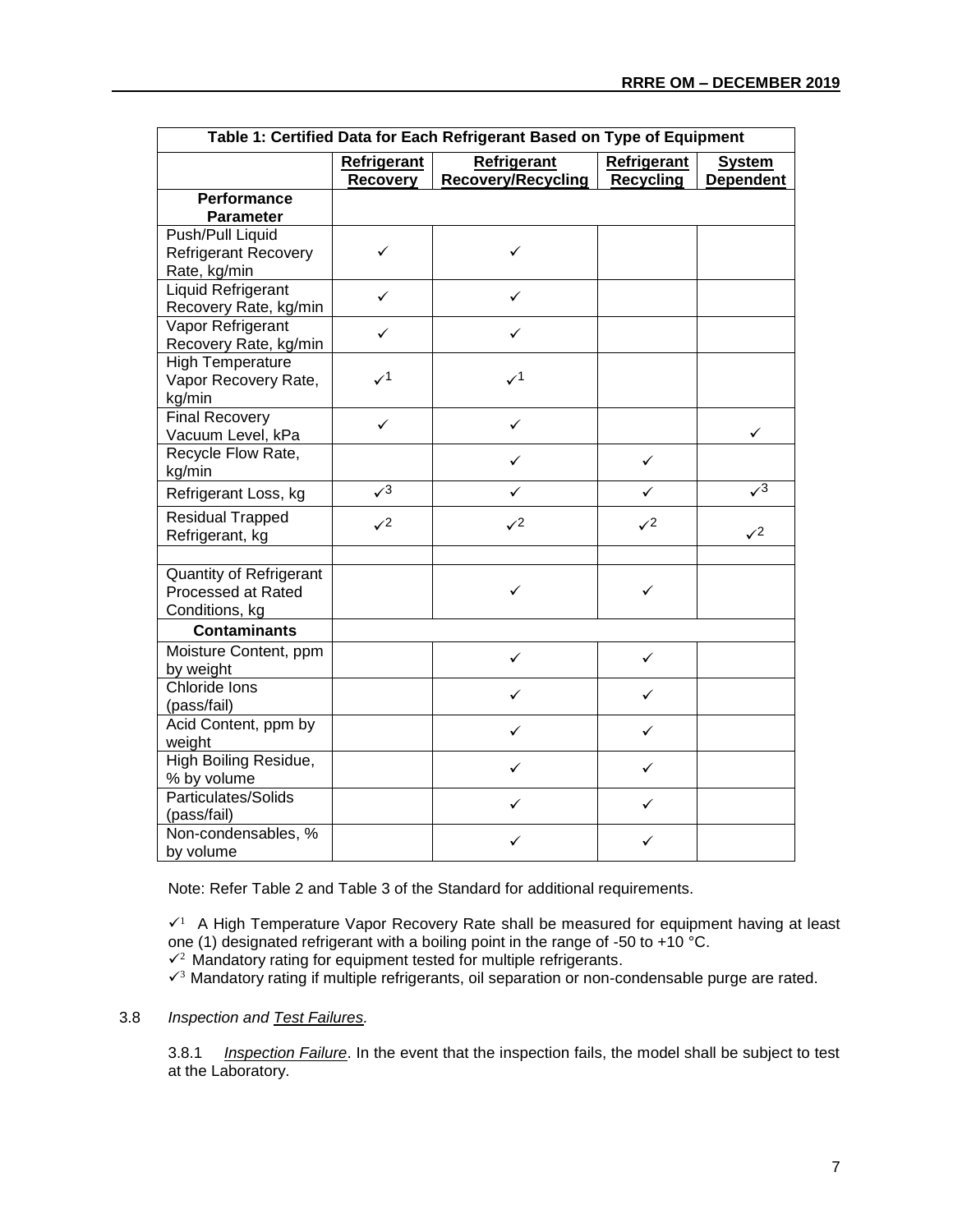3.8.2 *Options Following 1st Sample Test Failure.* When the Participant is notified of a first sample certified rating failure, the Participant has seven (7) calendar days to select one of the following options:

- Re-rate all models within the failed unit's BMG, proportionate to the failed test's results;
- Test second sample of the same model (sample shall be available within the timeframe and procedure allotted in Section 3.4 following notification of decision to AHRI via Manufacturer's Decision Form [MDF]); or
- Obsolete the model, which also obsoletes all models within the corresponding BMG.

3.8.3 *Options Following 2nd Sample Test Failure*. When the Participant is notified of a second sample certified rating failure, the Participant has seven (7) calendar days to select one of the following options:

- Re-rate all models within the failed unit's BMG, proportionate to the failed test's results; or
- Obsolete the model, which also obsoletes all models within the corresponding BMG.

#### **4. Challenge Tests**

Refer to Section 10 of the AHRI General Operations Manual.

#### **5. AHRI Directory of Certified Product Performance**

All certified products shall be listed in the Directory[, www.ahridirectory.org.](http://www.ahridirectory.org/) Certification shall not be implied nor claimed for any product not listed in the Directory. Except as noted below, the Participant shall follow the steps outlined in Section 11 of the AHRI General Operations Manual.

5.1 *Publication of Certified Ratings in Certified Directory*. For each certified model, the Directory shows:

- AHRI Certified Reference Number;
- Name of Participant;
- Model Status:
- Brand Name of Model;
- Model Number(s) or Designation;
- Refrigerant;
- Type of Equipment (Recovery, Recycling, Recovery/Recycling, System Dependent);
	- Designated refrigerants and the following as applicable for each:
		- o Push/Pull Liquid Refrigerant Recovery Rate, kg/min;
		- o Liquid Refrigerant Recovery Rate, kg/min;
		- o Vapor Refrigerant Recovery Rate, kg/min;
		- o High Temperature Vapor Recovery Rate, kg/min;
		- o Final Recovery Vacuum Level, kPa;
		- o Refrigerant Loss, kg;
		- o Residual Trapped Refrigerant, kg;
		- o Quantity of Refrigerant Processed at Rated conditions, kg;
		- o Recycle Flow Rate, kg/min;
		- o Moisture Content, ppm by weight;
		- o Chloride Ions, pass/fail;